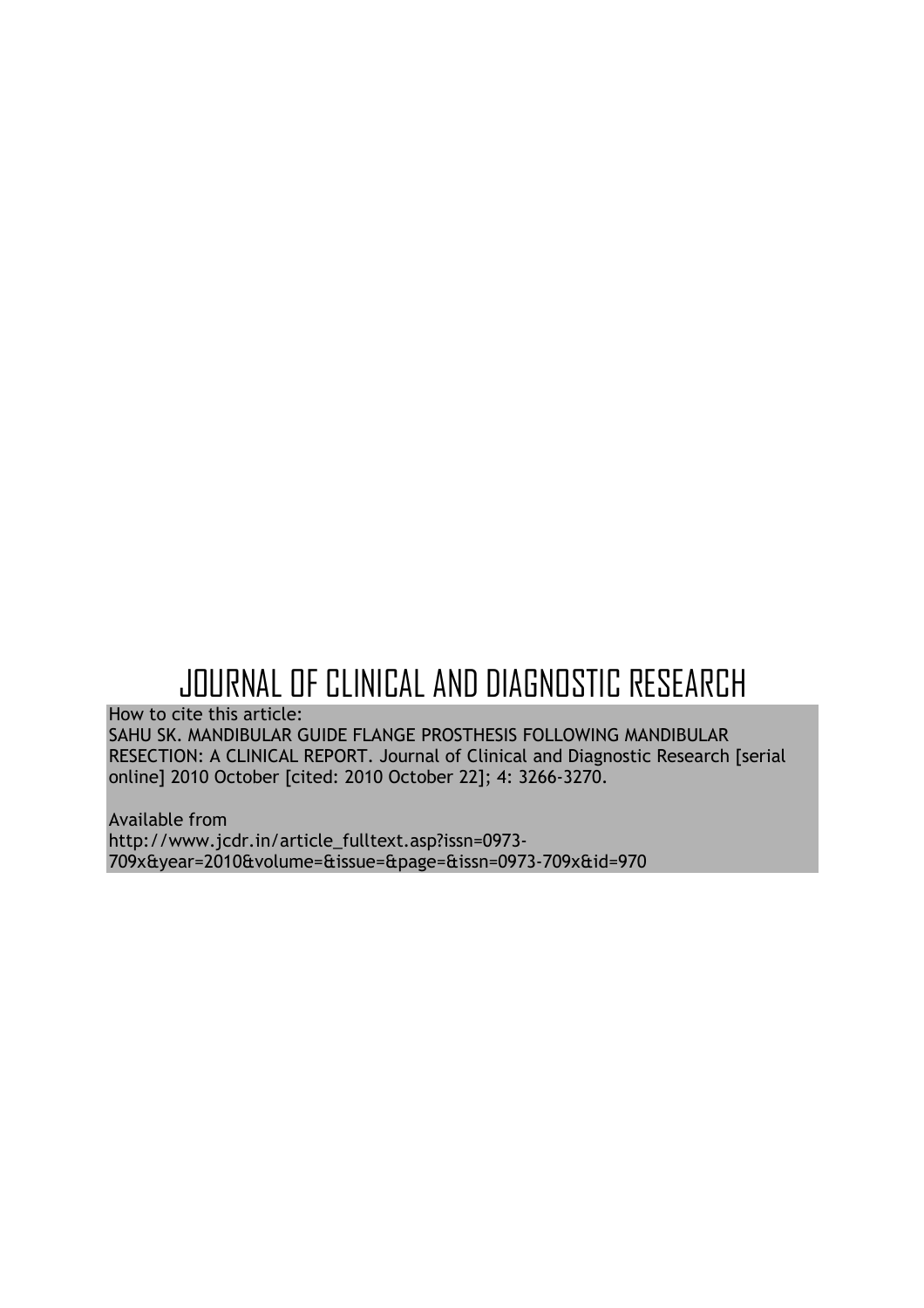# ORIGINAL ARTICLE

# **Mandibular Guide Flange Prosthesis Following Mandibular Resection: A Clinical Report**

#### SAHU S K\*

## **ABSTRACT**

Loss of the continuity of the mandible destroys the balance and the symmetry of mandibular function, leading to altered mandibular movements and deviation of the residual fragment towards the surgical side. This clinical report gives a brief review of resection guidance prosthesis and describes the fabrication of an acrylic guidance flange prosthesis. Successful intercuspal position was accomplished through the use of the guidance appliance, combined with physiotherapy in a patient who underwent a hemisection of the mandible, subsequent to treatment for an ameloblastoma.

Key Words: Mandibular guidance therapy, Guide flange prosthesis, hemimandibulectomy

Key Message: In patients who have undergone mandibular resection, correct intercuspal position can be accomplished with the early use of Guide flange prosthesis, combined with physiotherapy.

MDS, Senior Lecturer, Dept. of Prosthodontics Chhattisgarh Dental College and Research Institute Rajnandgaon Correspondence Address: Dr. Shailendra Kumar Sahu

\_\_\_\_\_\_\_\_\_\_\_\_\_\_\_\_\_\_\_\_\_\_\_\_\_\_\_\_

## Introduction

Surgical treatment for neoplastic lesions of the oral cavity often requires resection involving the mandible, floor of the mouth, tongue and also the palate.[1],[2] While the surgical restoration of the mandibular resections has advanced dramatically with free-flap techniques, oral function and patient perceptions of function, as well as treatment outcomes, often indicate significant impairment.

In patients who have undergone mandibular resection, the remaining mandibular segment will retrude and deviate towards the surgical side, at the vertical dimension of rest. Upon opening the mouth, this deviation increases, leading to the opening and closing of the angular

MDS, Senior Lecturer, Dept. of Prosthodontics Chhattisgarh Dental College and Research Institute Rajnandgaon, Phone No. +919993860122 Email: drshailendrasahu@gmail.com

pathway. Loss of the proprioceptive sense of occlusion leads to the uncoordinated, less precise movement of the mandible. The absence of the muscle of mastication on the surgical side results in a significant rotation of the mandible upon forceful closure. When viewed from the frontal plane, the teeth on the surgical side of the mandible move away from the maxillary teeth after the initial contact on the nonsurgical side has been established. As the force of closure is increased, the remaining mandible rotates through the frontal plane. Hence the term 'frontal plane rotation'.[1] This factor, with the addition of impaired tongue function, may totally compromise mastication.

The severity and permanence of mandibular deviation is highly variable and is dependent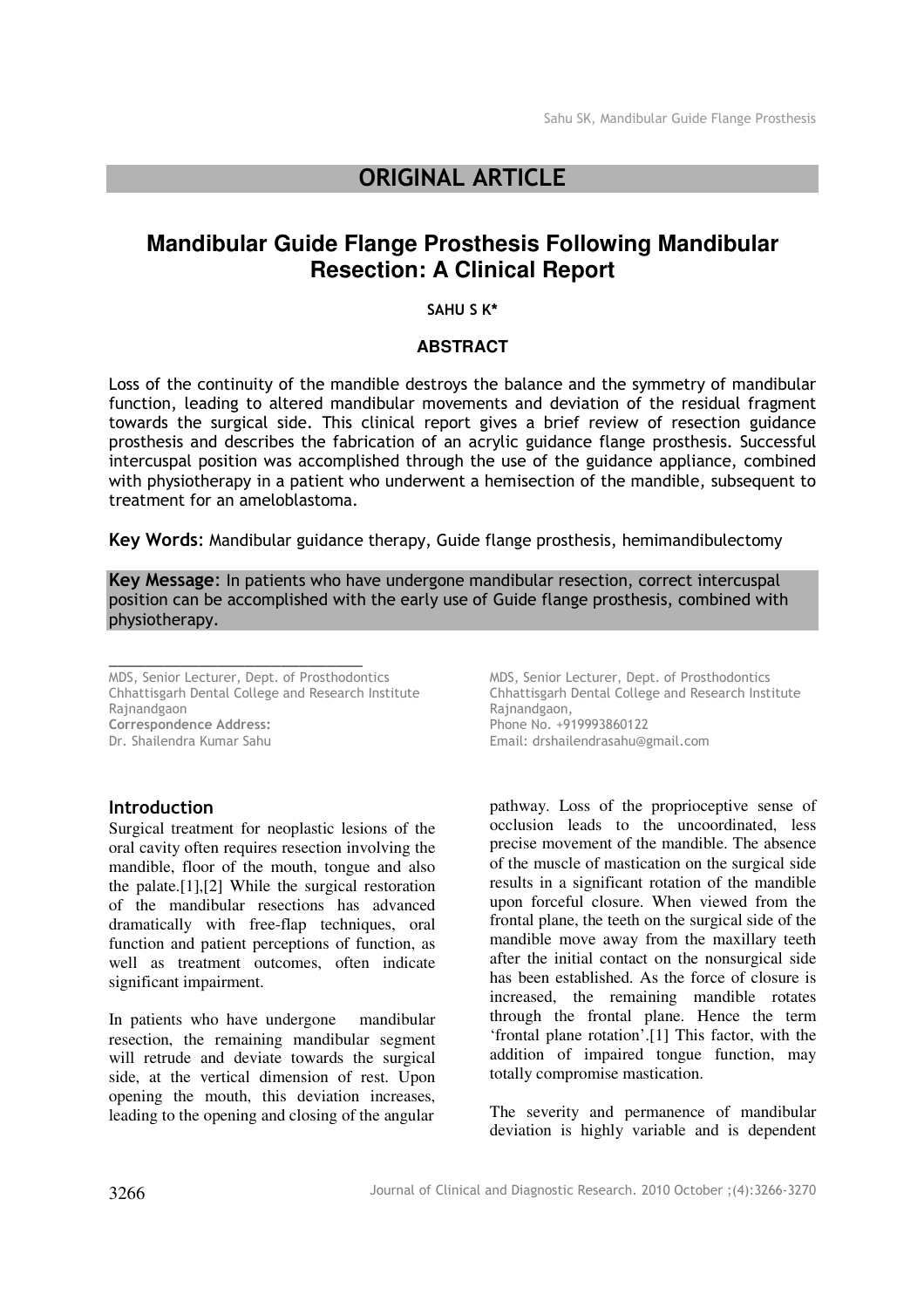upon a number of complex factors such as the amount of soft and hard tissue resected, the method of closure and so forth. Patients who are closed with a myocutaneous or free flap soon attain an acceptable interocclusal relationship with adjunctive therapy, while some patients who are closed primarily, are never able to achieve an appropriate and a stable interocclusal relationship.[1],[2]

The literature shows the varying basic design of prostheses that can be mandibular based or palatal based, anchored on natural teeth or the denture flange, have been employed to reduce or minimize mandibular deviation.[3]

# Review Of Literature

Robinson et al. (1964) [4] suggested that if the mandible can be manipulated into an acceptable maxillomandibular relationship, but lacks motor control to bring the mandible into occlusion, a<br>cast mandibular resection restoration is mandibular resection restoration is appropriate. They further stated that fabrication of a provisional guide plane facilitates the fabrication of a definitive restoration. Dorsey J. Moore et al. (1976) [5] described a technique which combines crowns with a maxillary prosthesis to guide the mandible into a functional occlusion.

Mohamed A. Aramany et al. (1977) [6] reported 14 patients who were treated by the use of immediate intermaxillary fixation after segmental resection of the mandible to eradicate cancerous lesions. They claimed that the use of intermaxillary fixation during the first 6 postoperative weeks reduces the degree of deviation. Fattore et al. (1988) [7] advocated a two piece gunning splint, both for intermaxillary fixation and as a guidance appliance for an edentulous patient, following hemisection of the mandible. Hasanreisoglu et al. (1992)[8] suggested that for dentate patients, palatal guide ramps or mandibular guide flange prostheses are indicated.

Beumer et al. (1996) [1] reported that if the mandible can be manipulated comfortably into an acceptable occlusion position, a cast metal guidance ramp will be appropriate. If some resistance is encountered in positioning the

mandible, a guidance ramp of acrylic resin is suggested, as this material can be periodically adjusted as an improved relationship is obtained. They further stated that mandibular guidance therapy begins when the immediate post surgical sequelae have subsided, usually at about two weeks after surgery. Initially, the patient should be placed on an exercise program.

Nasrin Sahin et al. (2005) [9] described the fabrication of a cast metal guidance prosthesis with supporting flanges and retentive flanges for<br>a patient, following a segmental a patient, following a segmental mandibulectomy and claimed that the patient was able to achieve a functional intercuspal position after the insertion of the prosthesis. Joshi et al (2008) [10] described the fabrication of a mandibular guide flange prosthesis and suggested that a removable prosthesis is an effective alternative for most patients with mandibular defects, considering the poor prognosis, difficulty in decision making for the use of the implant and economic feasibility. Prencipe MA et al (2009) [11] described a technique by which only 1 mandibular prosthesis can be used both for physiotherapy and eating, by simply inserting and removing the guide flange. Two precision attachments were inserted into buccal surface of the denture base with their patrix and the corresponding matrixes were inserted into the transparent guide flange.

Mandibular resection prostheses should be provided to restore the mastication within the unique movement capabilities of the residual function in the mandible. A common feature among all removable resection prosthesis is that all framework designs should be detected by a basic prosthodontic design. These include broad stress distribution, cross arch stabilization by using a rigid major connector, stabilizing and retaining components at locations within the arch to minimize the dislodgement and the replacement of the tooth positions which optimize the prostheses. Stability and function needs modification to these principles, that are determined on an evidence basis and greatly influenced by unique residual tissue characteristics and mandibular movement dynamics.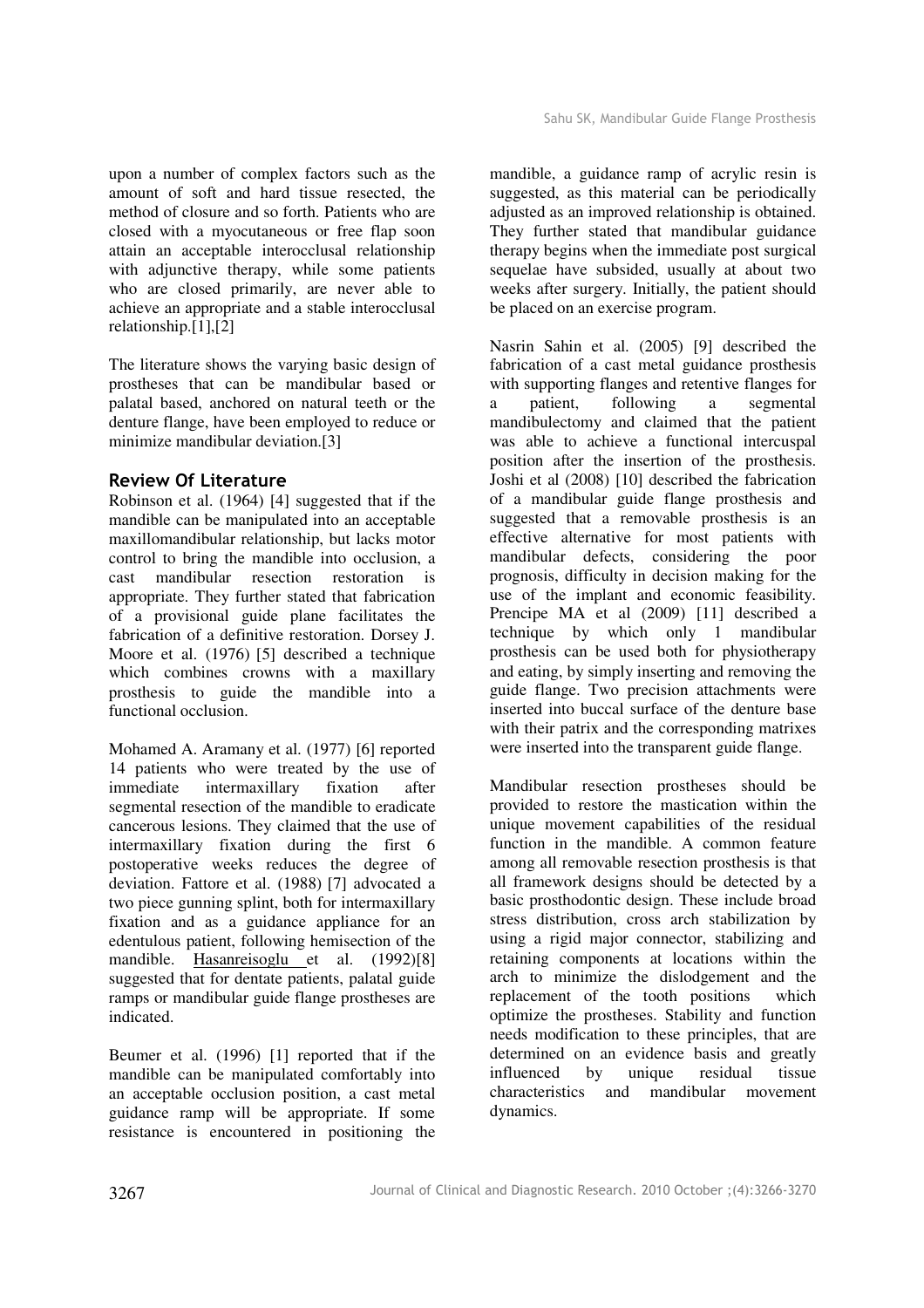# Case Report

A 30 year old female reported to the Dental Prosthesis Service with a chief complaint of difficulty in mastication and speech. She had a unilateral discontinuity mandibular defect on the right side due to surgery for ameloblastoma. The surgery was performed 20 days back and reconstruction was done with muscle graft. No intermaxillary fixation was applied at the time of surgery. The patient was not financially sound.

Extraoral examination showed facial asymmetry with mandibular deviation to the right side. Clinical examination revealed severe deviation of the mandible towards the resected side, with lack of proper contact between the maxillary and the mandibular teeth. Intra oral examination showed missing teeth 43, 44, 45, 46, 47 and 48 [Table/Fig 1]. The mandibular defect was classified as Cantor and Curtis Class IV i.e. resection of the lateral portion of the mandible with subsequent augmentation to restore form and function[12].



**[Table/Fig 1]: Pre-operative intraoral view showing mandibular deviation towards resected side.** 

The patient was evaluated for the guide flange prosthesis. It was noted that the patient's mandible could be manually placed into the centric occlusion without excessive force. A mandibular based acrylic resection prosthesis with a buccal guiding flange was planned.

 A maxillary and mandibular impression was made by using irreversible hydrocolloid. [Table/Fig 2]. The casts were poured with Type III dental stone. A maxillomandibular record was made by manually assisting the mandible into the centric occlusion. The maxillary and

mandibular cast was mounted on a three point articulator.



**[Table/Fig 2]: Impression made using Irreversible hydrocolloid.** 

The mandibular resection prosthesis was fabricated on the non defect (left) side. The design [Table/Fig 3] included the guidance flange on the buccal side and the supporting flange on the lingual side. The retention was provided by the interdental clasp, engaging the premolars and the molars. The guide flange extended superiorly and diagonally on the buccal surface of the molars and the premolars, allowing the normal horizontal and vertical overlap of the left maxillary teeth. The guide flange was sufficiently blocked out, so that it would not traumatize the left maxillary teeth and the gingiva when the patient closed her mouth. The prosthesis was finished, evaluated and inserted intraorally. [Table/Fig 4]



**[Table/Fig 3]: Design of Guide Flange Prosthesis** 

The guide flange provided a mechanical system which prevented the mandible from turning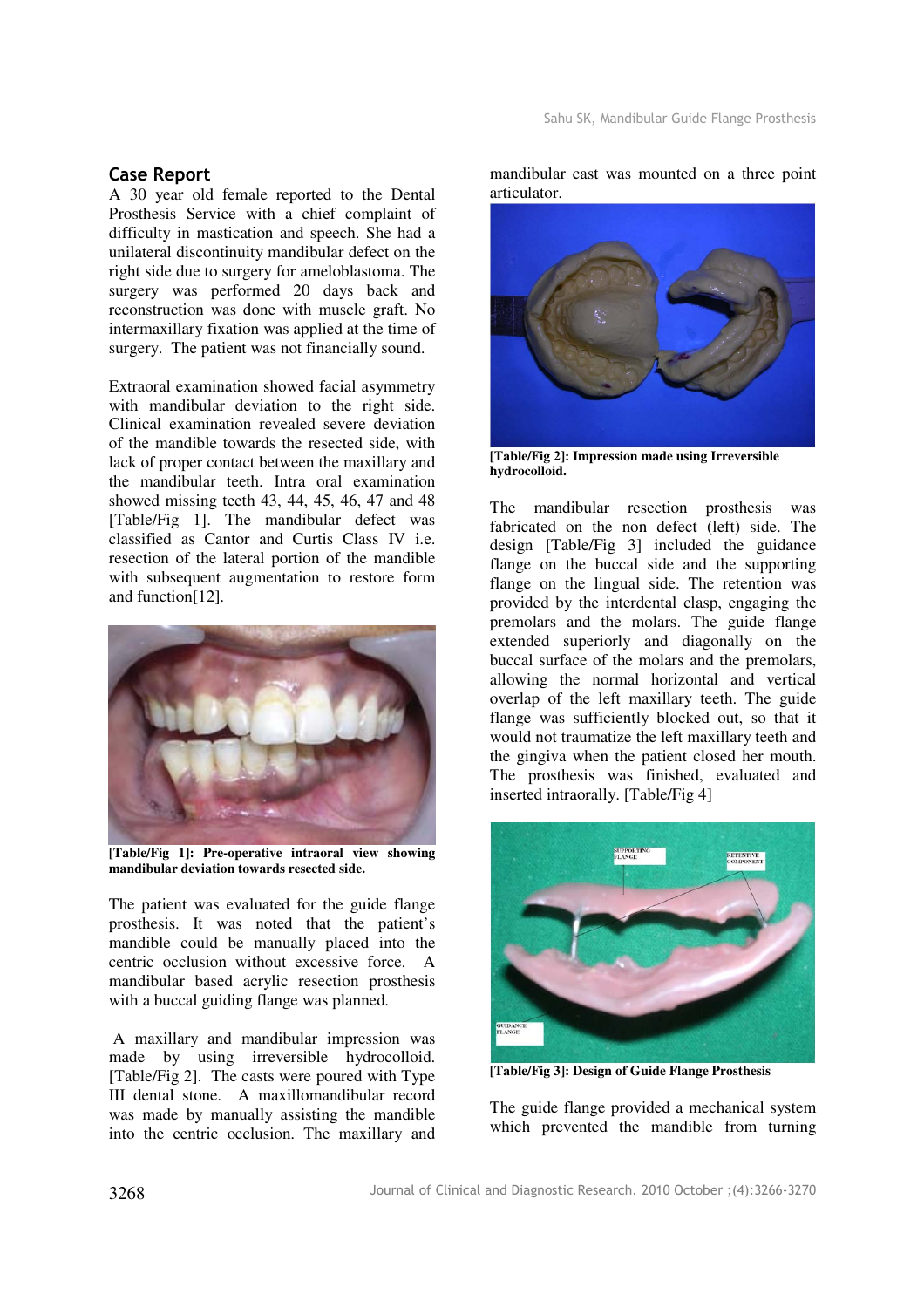towards the resected side. The patient was advised to use the guide flange device throughout the day, except at night and during meals.



**[Table/Fig 4]: Intraoral view of the patient with the Guide flange prosthesis.** 

Physiotherapy was suggested to assist the patient in improving the symmetrical arc of closure and in finding the centric occlusion position without guiding the mandible manually. The exercise consisted of the simple opening and closing of the mandible with and without the appliance. These movements tend to loosen scar contracture, reduce trismus and reprogram the remaining musculature to close the mandible into the centric occlusion. When prosthetic therapy is combined with a well organized exercise program, improved results can be achieved.



**[Table/Fig 5]: Intraoral view of the patient with the Interim removable partial denture.** 

Three days after insertion of the prosthesis, the patient was able to achieve a functional intercuspal position without manual manipulation. After one week, the patient was

evaluated for the insertion of the interim removable partial denture. The interim removable partial denture was fabricated for the patient with heat cure acrylic by utilizing the wrought wire clasp and by engaging the premolars and the molars to get retention. This prosthesis helped her to get accustomed to close the mandible into the correct intercuspal position without the use of any external aid. [Table/Fig 5]

In such patients, definitive partial denture restorations are deferred until an acceptable maxillomandibular relationship is obtained or an end point in mandibular guidance therapy is reached. Guidance prosthesis and interim removable partial denture serve as training appliances till a cast partial denture can be fabricated for the patient. Within 3 weeks, the mandible was guided to the correct occlusal position.

# **Discussion**

Rehabilitation is an essential phase of cancer care and should be considered from the time of diagnosis in a complete and comprehensive treatment plan. The primary objective of rehabilitation is the restoration of appearance and function. Mandibular resection, as a consequence of surgical treatment of the tumour, will clinically result in facial asymmetry and malocclusion. The residual mandible deviates medially and superiorly and it will be more or less evident, depending on the location and the extension of the resection, the amount of soft tissue and innervations which are involved and the presence of the remaining natural teeth. A corrective device named 'guide flange prosthesis' is indicated to limit that clinical manifestation and to restore mandibular function.

This clinical report illustrates the prosthetic management of a patient who underwent mandibular resection due to surgery for ameloblastoma. The literature shows various types of cast metal guidance prostheses which are effective in managing the mandibular deviation. But such appliances are complex, the technique is sensitive and costly and they require a number of patient visits. The acrylic guide flange prosthesis which is presented here is a